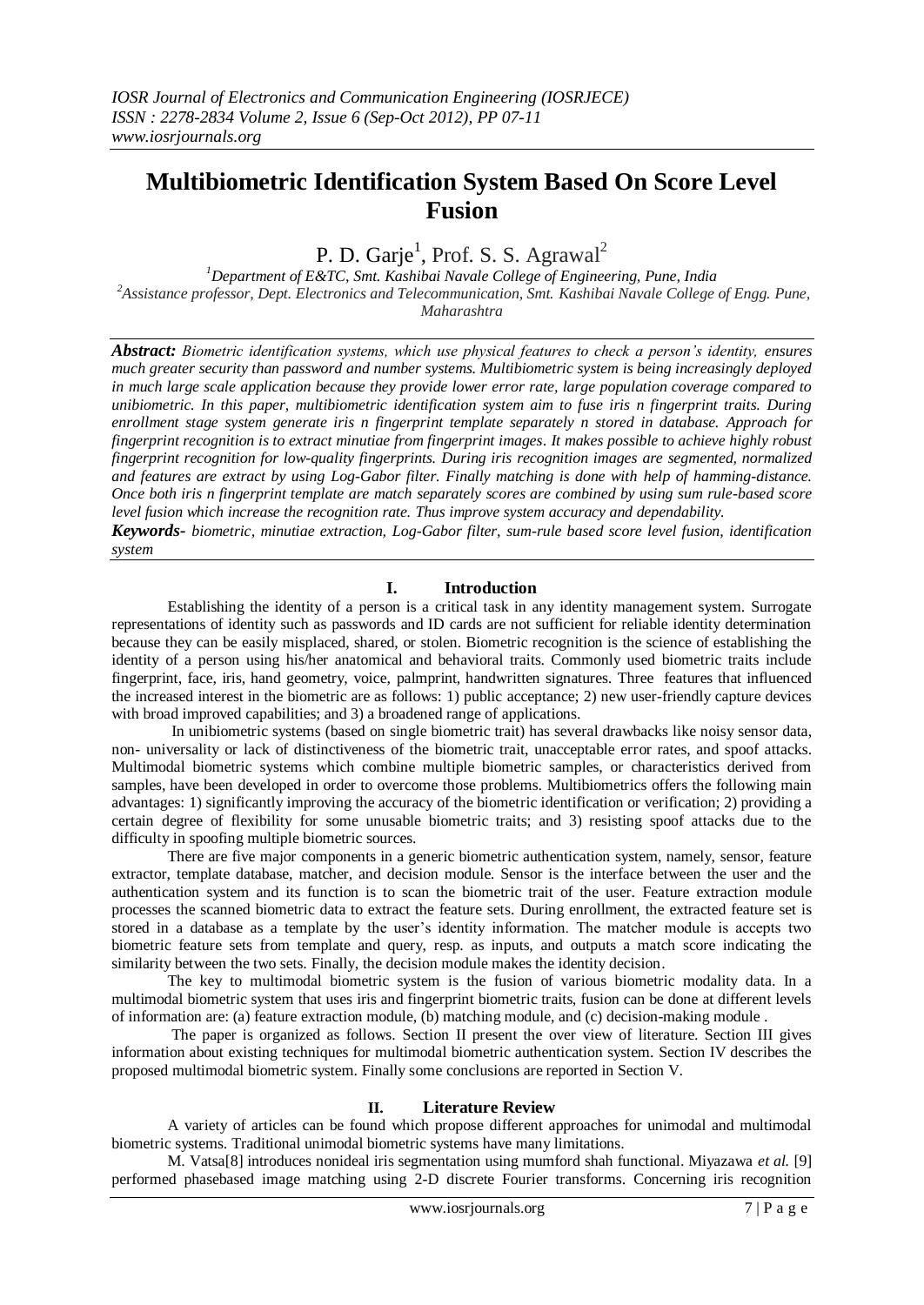systems in [10] iris images were analyzed by a 1-D dyadic wavelet transform in different resolution levels. With a zero-crossing representation, the feature vector of the iris image was extracted from the wavelet results. The comparison of two feature vectors was carried out by evaluating the dissimilarity with two alternative measurements. Prince [11] deal with pores for matching with template. With the local pore model, a SIFT algorithm is used to match the pores with template. The fingerprint verification system is presented in [23] is based on a a novel robust secure fingerprint matching technique, which is secure against side channel attacks.

 Generally, unimodal biometric recognition systems present different drawbacks due its dependency on the unique biometric feature. For example, feature distinctiveness, feature acquisition, processing errors, and features that are temporally unavailable can all affect system accuracy. A multimodal biometric system should overcome the aforementioned limits by integrating two or more biometric features.

 A.Gunatilaka [3] proposed fusion of face n fingerprint based on decision level fusion technique using new robust normalization scheme (Reduction of High-scores Effect normalization).Conti *et al*. [12] proposed a multimodal biometric system using two different fingerprint acquisitions. The matching module integrates fuzzy-logic methods for matching-score fusion. Experimental trials using both decision-level fusion and matching-score-level fusion were performed using two different fingerprint acquisitions. Besbes *et al.* [13] proposed a multimodal biometric system using fingerprint and iris features. They use a hybrid approach based on: 1) fingerprint minutiae extraction and 2) iris template encoding through a mathematical representation of the extracted iris region. This approach is based on two recognition modalities and every part provides its own decision. The final decision is taken by considering the unimodal decision through an "AND" operator. Kumar et al proposed a multimodal approach for palmprint and hand geometry, with fusion methods at the feature level by combining the feature vectors by concatenation, and the matching score level by using max rule. T.C. Sabareeswari [15] developed multimodal biometric system possesses a number of unique qualities, starting from utilizing principal component analysis and Fisher's[16] linear discriminate methods for individual matchers (face, ear, and signature) identity authentication and utilizing the novel rank-level fusion method. Yang and Ma [17] used fingerprint, palm print, and hand geometry to implement personal identity verification. Unlike other multimodal biometric systems, these three biometric features can be taken from the same image. They implemented matching score fusion at different levels to establish identity, performing a first fusion of the fingerprint and palm-print features, and successively, a matching-score fusion between the multimodal system and the palm-geometry unimodal system.

 Comparing the approaches found in literature and detailed earlier, we introduces an innovative idea using two different strong features—the fingerprint and the iris. Extract the feature from iris and fingerprint separately and then combine them using match score level fusion technique.

## **III. Existing Methodology**

There are basically three technique of fusion technique which can be used for combining two or more biometric features like face ,iris ,fingerprint. These are : (a) fusion at the feature extraction level [3],[20], (b) fusion at the matching score level [21], (c) fusion at the decision level [3],[7].

*(a)Fusion at the feature extraction level:* The data obtained from each sensor is used to obtained a feature vector. Features extracted from one biometric trait are independent of those extracted from the other. These features are then combine to form one template.

*(b) Fusion at the matching score level:* Each system provides a matching score indicating the proximity of the feature vector with the template vector. These scores can be combined to assert the veracity of the claimed identity.

*©Fusion at the decision level:* Each sensor can capture multiple biometric data and the resulting feature vectors individually classified into the two classes–accept or reject .

 Score level fusion is commonly preferred in multimodal biometric systems because matching scores contain sufficient information to make genuine and impostor case distinguishable and they are relatively easy to obtain. Given a number of biometric systems, matching scores for a pre-specified number of users can be generated even with no knowledge of the underlying feature extraction and matching algorithms of each system. Therefore, combining information obtained from individual modalities using score level fusion seems both feasible and practical. Since the scores generated by a biometric system can be either similarity scores or distance scores, one needs to convert these scores into a same nature.

Let X denote these to raw matching scores from a specific matcher, and let xeX. The normalized score of x is then denoted by x' . These normalization schemes can be used to both sum rule-based fusion and SVM- based fusion for improving accuracy.

*Min–max normalization:* This normalization[15] maps the raw matching scores to interval [0, 1] and retains the original distribution of matching scores except for a scaling factor. Given that max(X) and min(X) are the maximum and minimum values of the raw matching scores, respectively, the normalized score is calculated as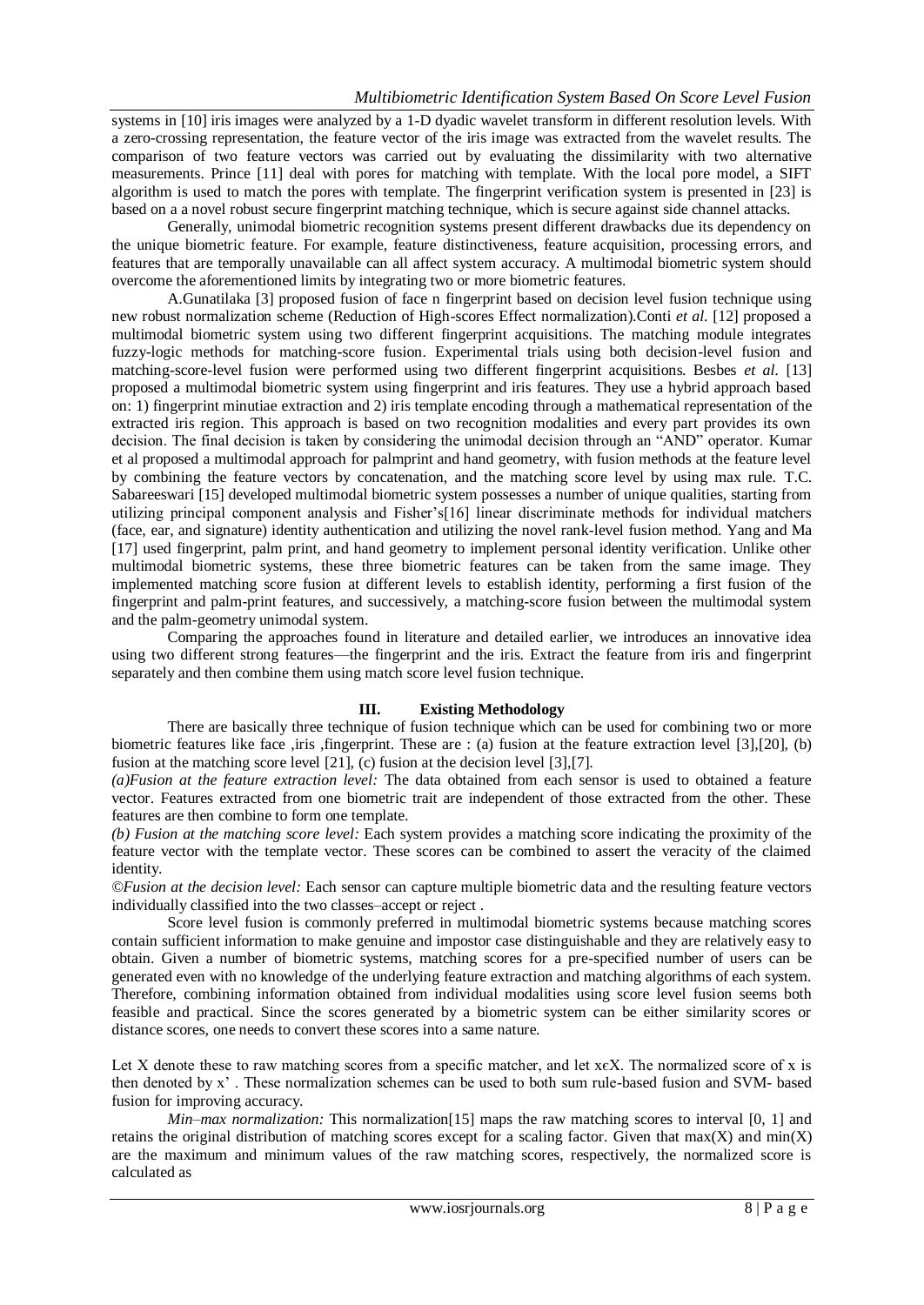$x' =$ x−min (X)  $max(X) - min(X)$ 

………………………………(1)

## **IV. Proposed Multimodal Biometric System**

 Multibiometric offers many advantages like 1)significantly improving the accuracy of biometric identification or verification;2)providing certain degree of flexibility for some unusable biometric traits; and 3)resisting proof attacks due to difficulty in spoofing multiple biometric sources.

 The system is composed of number of subsystems, which corresponds to fingerprint recognition and iris recognition, matching using hamming distance. Once matching scores are generated they are normalized using max- min method and then fused by sum rule based fusion.

*1.1Fingerprint recognition:* One of the methods towards verifying a fingerprint is to find out the minutiae in the image of a fingerprint. The two features of a minutia are ridge endings and bifurcation points. A ridge ending is the point where a ridge ends, and a bifurcation point is where two ridges meet and continue as a single ridge (or conversely a single ridge splits into two ridges).

Fingerprint recognition involves the following four steps :

*(a)pre-processing :* The pre-processing of the image involves taking the image and applying various processes on the image so that it can easily be processed to find out the ridge endings and bifurcation points. The two major steps in the pre-processing are:

1. Binarizing : In this step the colours of the image are binarized so that the output image consists of only two colours, black and white.

2. Thinning : After the fingerprint image is converted to binary form, submitted to the thinning algorithm which reduces the ridge thickness to one pixel wide.

*(b)Minutiae extraction :* The most commonly employed method of minutiae extraction is the Crossing number (CN) concept. This method involves the use of the skeleton image where the ridge flow pattern is eightconnected. The minutiae are extracted by scanning the local neighbourhood of each ridge pixel in the image using a 3*\**3 window. The CN value is then computed, which is defined as half the sum of the differences between pairs of adjacent pixels in the eight-neighbourhood. Using the properties of the CN as, the ridge pixel can then be classified as a ridge ending, bifurcation or non-minutiae point.

*(c)Post-processing :* False minutiae may be introduced into the image due to factors such as noisy images, and image artifacts created by the thinning process. Hence, after the minutiae are extracted, it is necessary to employ a postprocessing stage in order to validate the minutiae. Figure 5.2 illustrates some examples of false minutiae structures, which include the spur, hole, triangle and spike structures. It can be seen that the spur structure generates false ridge endings, where as both the hole and triangle structures generate false bifurcations. The spike structure creates a false bifurcation and a false ridge ending point. On striates that the global thresholding technique is effective in separating the ridges (black pixels) from the valleys (white pixels). The results of thinning show that the connectivity of the ridge structures is well preserved, and that the skeleton is eightconnected throughout the image.

*(d)Fingerprint matching:* We calculate the matching score between two images using hamming distance.

*1.2 Iris recognition:* a unique significant characteristic of the iris is that, no two irises are similar, even for identical twins, among the human population.

*(a)Iris segmentation:* It is a significant module in iris recognition. It comprises of two steps 1) Estimation of iris boundary by using canny edge detection technique and 2) Noise removal by using Hough transform. The iris image is first fed as input to the canny edge detection algorithm that produces the edge map of the iris image for boundary estimation. The exact boundary of pupil and iris is located from the detected edge map using the Hough transform.

*(b)Iris normalization:* Daugman`s Rubber Sheet Model is utilized for the transformation process.

*(c)Feature extraction:* The normalized 2D form image is disintegrated up into 1D signal, and these signals are made use to convolve with 1D Gabor wavelets. The frequency response of a Log-Gabor filter is as follows,

G = exp − log ^2 2 log σ ^2 ………………………….(2)

Where *fo* indicates the centre frequency and σ provides bandwidth of the filter. The Log-Gabor filter generates the biometric feature (texture properties) of the iris.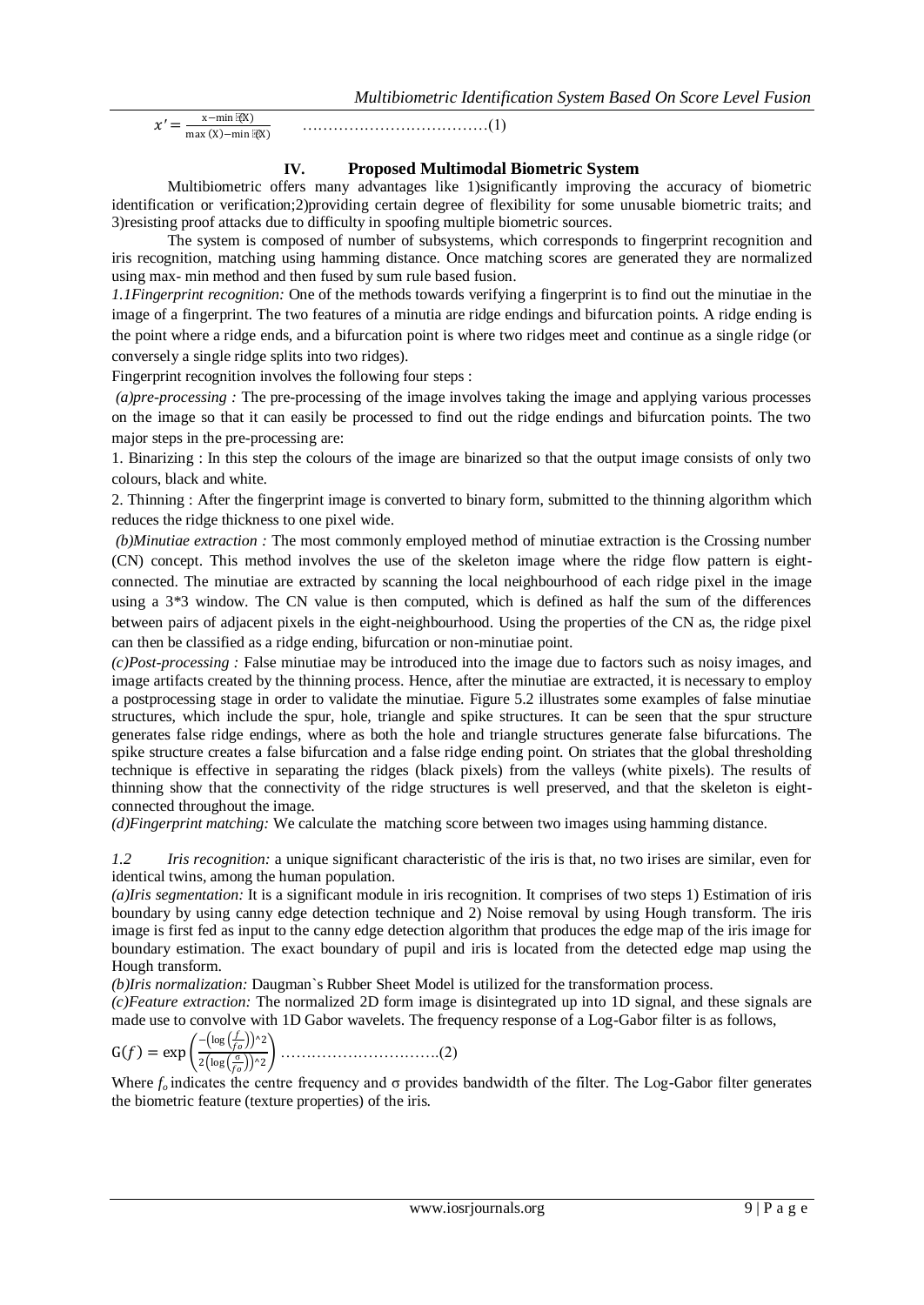*Multibiometric Identification System Based On Score Level Fusion*



Fig.1. Schematic of the proposed multimodal system.

*(d)Matching:* The matching score is calculated through the hamming distance.

*1.3 Sum-rule based fusion:* The procedure for sum rule-based fusion[14] is stated in the following. After we get a set of normalized scores( $x_1,...,x_m$ ) from a particular person(here the index  $i=1,...,m$  indicates the biometric matcher), the fused score *f*s is evaluated using the formula

*f*s =w1x1+ . . . +wmxm……………………...(3)

The notation  $w_i$  stands for the weight which is assigned to the matcher–i, for i=1,..., m. There are many choices of how to calculate these weights Based on some preliminary results, we decided to use equal weights in our experiments. Then simplified to

*fs* = x1+ . . .+x<sup>m</sup> ...........................................(4)

In the next step, the fused score fs will be compared to a pre- specified threshold t. We declare a person to be genuine if *fs*≥ t, otherwise, we declare him/her an impostor.

## **V. Conclusion**

 Unimodal biometric systems fail in case of lack of proper biometric data for a particular trait. It is robust to use multiple biometrics for providing authentication. This paper proposed an efficient algorithm fingerprint recognition. The proposed technique is particularly effective for verifying low-quality fingerprint images that could not be identified correctly by conventional techniques. In iris recognition Log-Gabor filter is effective method than any other technique to extract feature from iris image capture. Finally fusion can be applied to enhance the performance of system and security level. Thus the individual scores of two traits, iris and fingerprint are combined at the matching score level to develop a multimodal biometric authentication system.

#### **References**

- [1] K. Nandakumar and A. K. Jain, "Multibiometric based on feature-level fusion," in *Proc. IEEE 2nd Int. Conf. on information, and Security*,vol.7,no.1, Feb.2012.
- [2] Norman Poh, Josef Kittler "A Unified Framework for Biometric Expert Fusion Incorporating Quality Measures," *IEEE Transactions on pattern analysis and machine intelligence*, VOL. 34, NO. 1, January 2012
- [3] A.Gunatilaka and Brian A., "Feature level and decision level fusion of noncoincidently sampled sensor for land mine detection," in *Proc. IEEE 2nd Int. Conf. on information, and Security*,vol.7,no.1, Feb.2012.
- [4] A. Nagar, S. Rane, and A. Vetro, "Privacy and security of features extracted from minutiae aggregates," in *Proc. IEEE Int. Conf. Acoustics, Speech and Signal Processing*, Dallas, TX, Mar. 2010, pp. 524–531.
- [5] T. Ignatenko and F. M. J. Willems, "Biometric systems: Privacy and secrecy aspects," IEEE Trans. Inf. Forensics Security, vol. 4, no. 4, pp. 956–973, Dec. 2009.
- [6] R. Snelick, U. Uludag, A. Mink, M. Indovina, A. Jain, Large-scale evaluation of multimodal biometric authentication using state-ofthe-art systems, IEEE Trans- actions on Pattern Analysis and Machine Intelligence 27 (3) (2005) 450–455.
- [7] K. Veeramachaneni, L. A. Osadciw, and P. K. Varshney, "An adaptive multimodal biometric management algorithm," *IEEE Trans. Syst., ManCybern. C, Appl. Rev.*, vol. 35, no. 3, pp. 344–356, Aug. 2005.
- [8] M. Vatsa, R. Singh, and A. Noore, "Improving iris recognition performance using segmentation, quality enhancement, match score fusion, and indexing,‖ *IEEE Trans. Syst., Man, Cybern. B, Cybern.*, vol. 38, no. 4, pp. 1021–1035, Aug. 2008.
- [9] K. Miyazawa, K. Ito, T. Aoki, K. Kobayashi, and H. Nakajima, "An effective approach for iris recognition using phase-based image matching," IEEE Trans. Pattern Anal. Mach. Intell., vol. 30, no. 10, pp. 1741-1756,Oct. 2008.
- [10] W. W. Boles and B. Boashash, "A human identification technique using images of the iris and wavelet transform," *IEEE Trans. Signal Process.*,vol. 46, no. 4, pp. 1185–1188, Apr. 1998.
- [11] Prince, Manvjeet K., "Fingerprint matching system using level 3 feature", *Intrrnational journal of engg science and tech* Vol.2(6),2010,2258-2262*.*